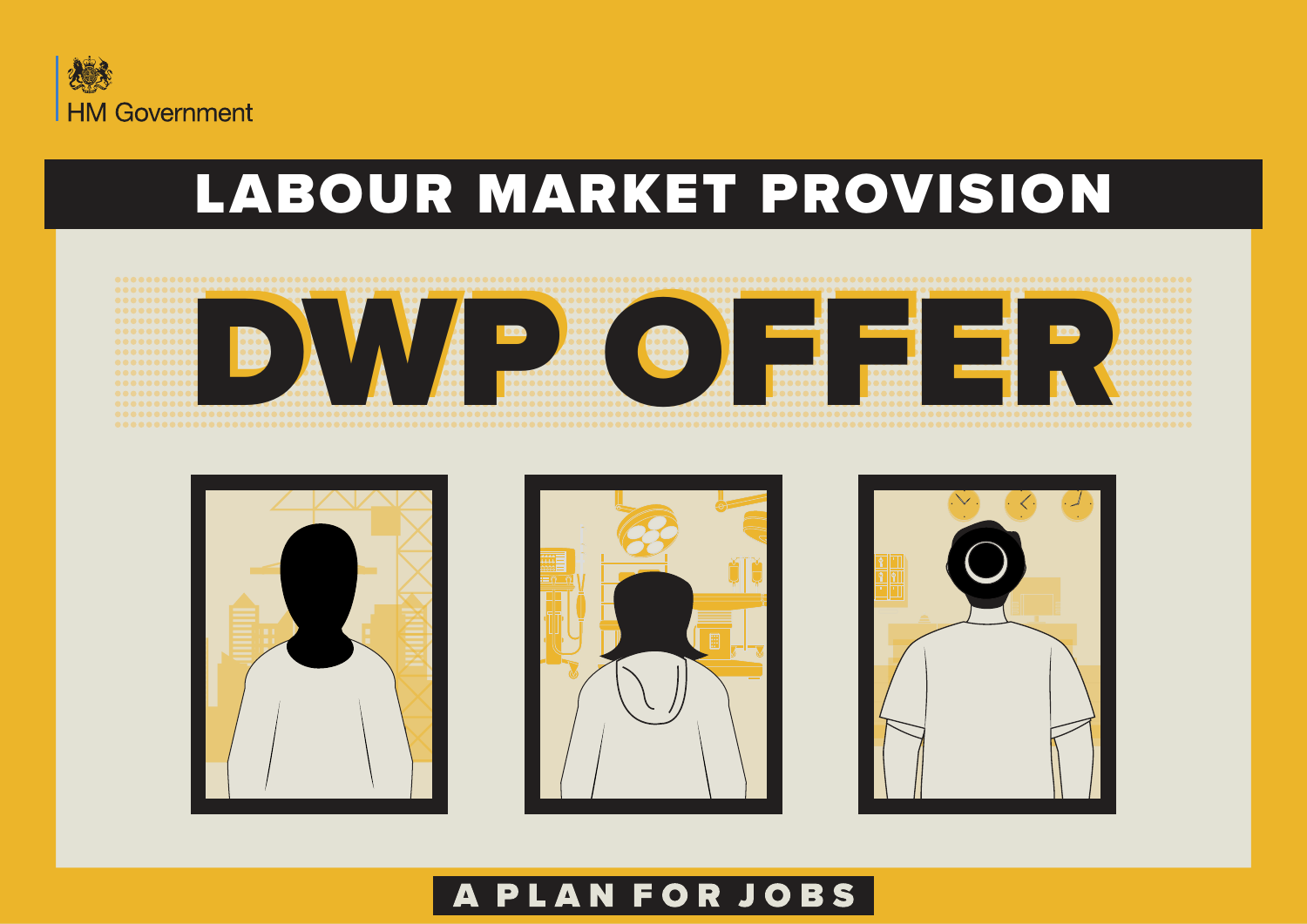# INTRODUCTION

**The government has announced its Plan for Jobs – a package of new funding focused on job creation and strengthened employment and skills support.**

It builds on and bolsters support from DWP and our Jobcentre Plus network, with a doubling in the number of work coaches to offer tailored support to help people find work. And the national rollout of our DWP Youth Offer will provide critical targeted interventions for young people.

Initiatives such as the Coronavirus Job Retention Scheme and Self-Employment Income Support Scheme have maintained the incomes of significant numbers of people as the outbreak hit, and now the Plan for Jobs will support longer term recovery from the unprecedented economic impact.

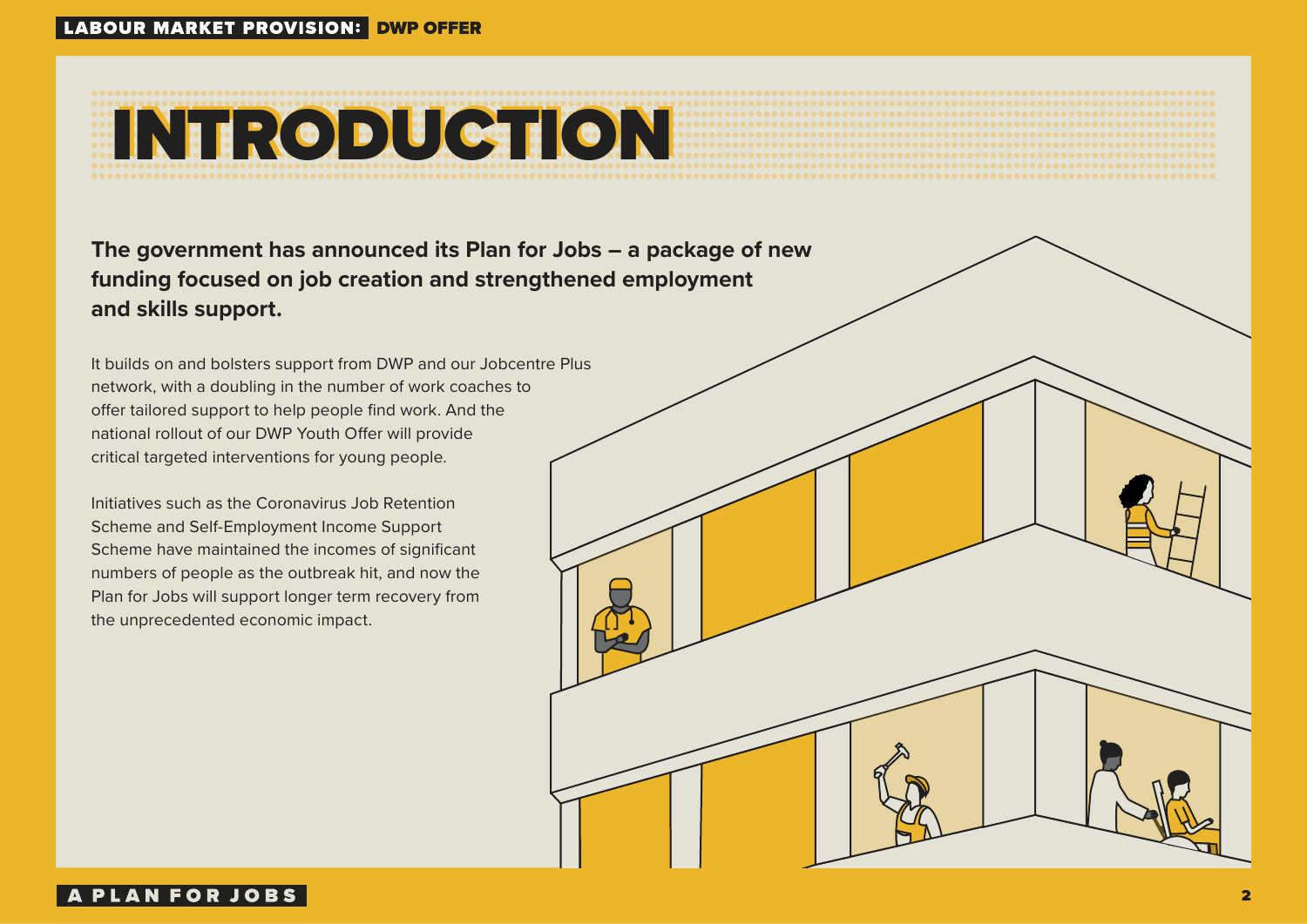# WHAT'S INCLUDED

### THE PLAN FOR JOBS INCLUDES:

#### The Kickstart Scheme

A £2 billion fund which will create paid, quality 6-month work placements for over 200,000 young people deemed to be at risk of long term unemployment. Applications are now open for employers, with the first placements expected to start in November.

#### Youth Offer

Our new DWP Youth Offer supports 18–24 year olds in the intensive worksearch regime into the labour market. The offer comprises 3 elements to meet the needs of young people at different stages of employability:

**• Youth Employment Programme (YEP)**  A structured 13-week programme for young people closest to the labour market, focused on referring them to work-related training, Kickstart or an apprenticeship.

#### **• Youth Hubs**

Youth Hubs are co-located and co-delivered with our network of external partners where young people can access up to 6 months tailored support to meet any wider skills gaps and bring them closer to the labour market.

#### **• Youth Employability Coaches**

Flexibly supporting young people with significant complex needs and barriers to help them move into employment, with an additional 6 weeks of in-work support.

#### Sector-based Work Academy Programme (SWAPs)

SWAPs will continue to offer support to help unemployed people move into priority sectors, such as



construction, infrastructure and social care. The programmes offer training, work experience and a guaranteed job interview to those ready to start a job. The Plan for Jobs will provide an extra 32,000 SWAP participant starts in 2020/21, and provide £17m for DfE to triple the number of associated vocational training placements – with an intention to further increase the number of people taking part in 2021/22. This is alongside the expansion of support for traineeships in England and for apprenticeships, which enable people to work while having a structured training programme.